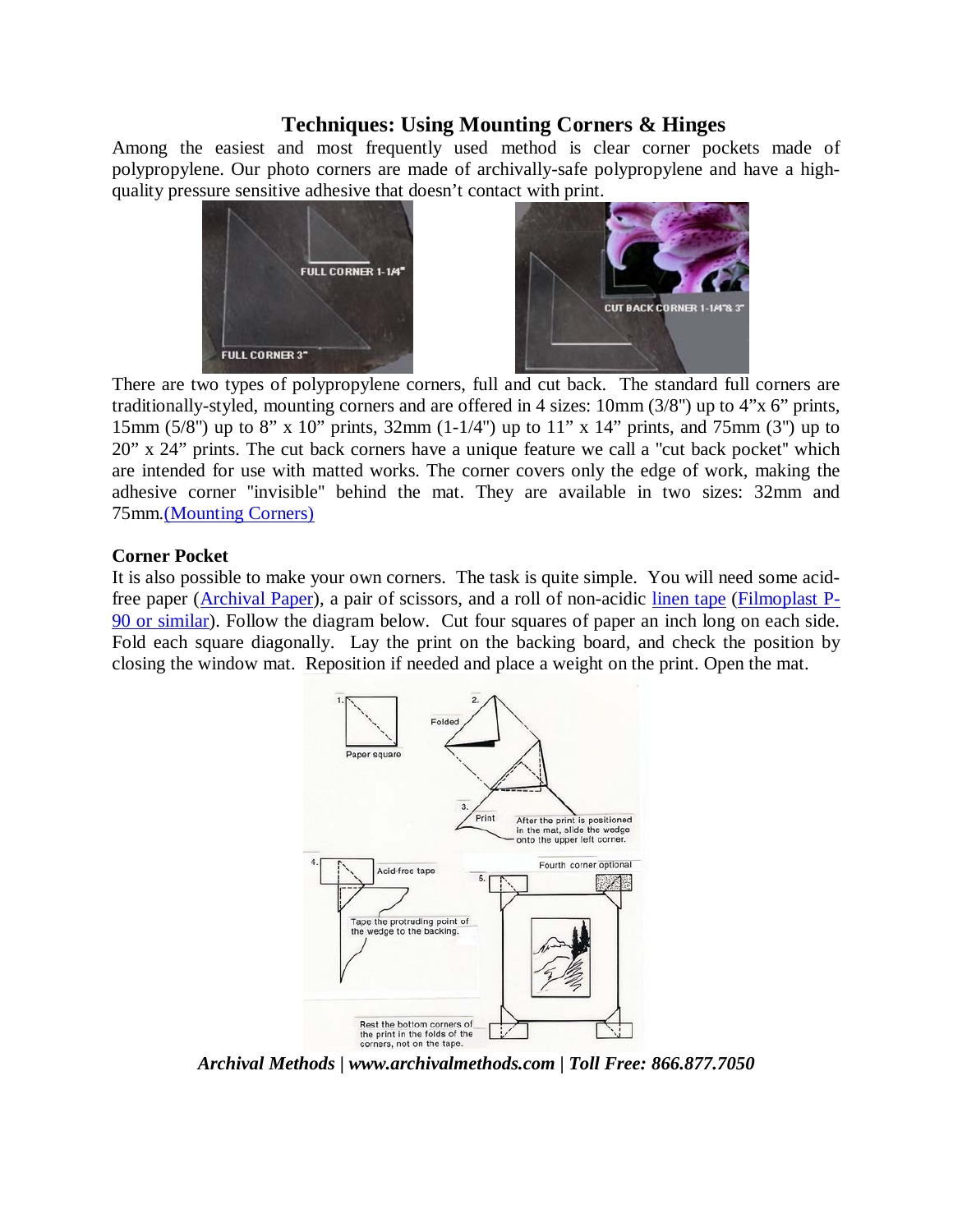Slide one of paper wedges onto the upper left corner of the print. Half the wedge is now in front of the print and the other behind it. The top of the triangle faces right at the top edge of the paper. The fold of the wedge is pressed firmly against the side of the paper.

Lay tape across the protruding part of the wedge (parallel to the print). The linen tape adheres to the backing board and the top of the wedge forming a pocket. Repeat on the right side.

### **Print Pocket**

A variation of the corner pocket is the Print Pocket. It holds the picture firmly and supports brittle and delicate objects better than the corner pockets. A window mat is needed to conceal the edges of the paper. To make a print pocket cut a strip of archival paper 1" wide and 1" longer than the print bottom. (Use a ruler and razor knife to achieve a straight edge.)

Score the strip lengthwise down the center and fold along the score. Put the print in position on the mat board. Slip the V-shaped strip against its bottom. Tape the ends of the stop to the backing board with acid-free linen tape. Make corner pockets for the two top corners. For additional support, tape the paper strip to the backing board – bit make certain the tape does not come in contact with the print. The mat should close smoothly with the pocket laying flat.



#### **Japanese (Tissue) Hinges**

Hinges made from Japanese tissue paper (rice paper) represent the most exquisite and graceful way to mount a print. Although they are very strong and securely hold the print in place they appear almost invisible. There are three kinds of hinges used within this practice; the hanging or pendant, the folded and the reinforced. Each is made from strips taken from a large sheet of tissue by a technique of water cutting. In order to receive the full benefit of tissue hinging, the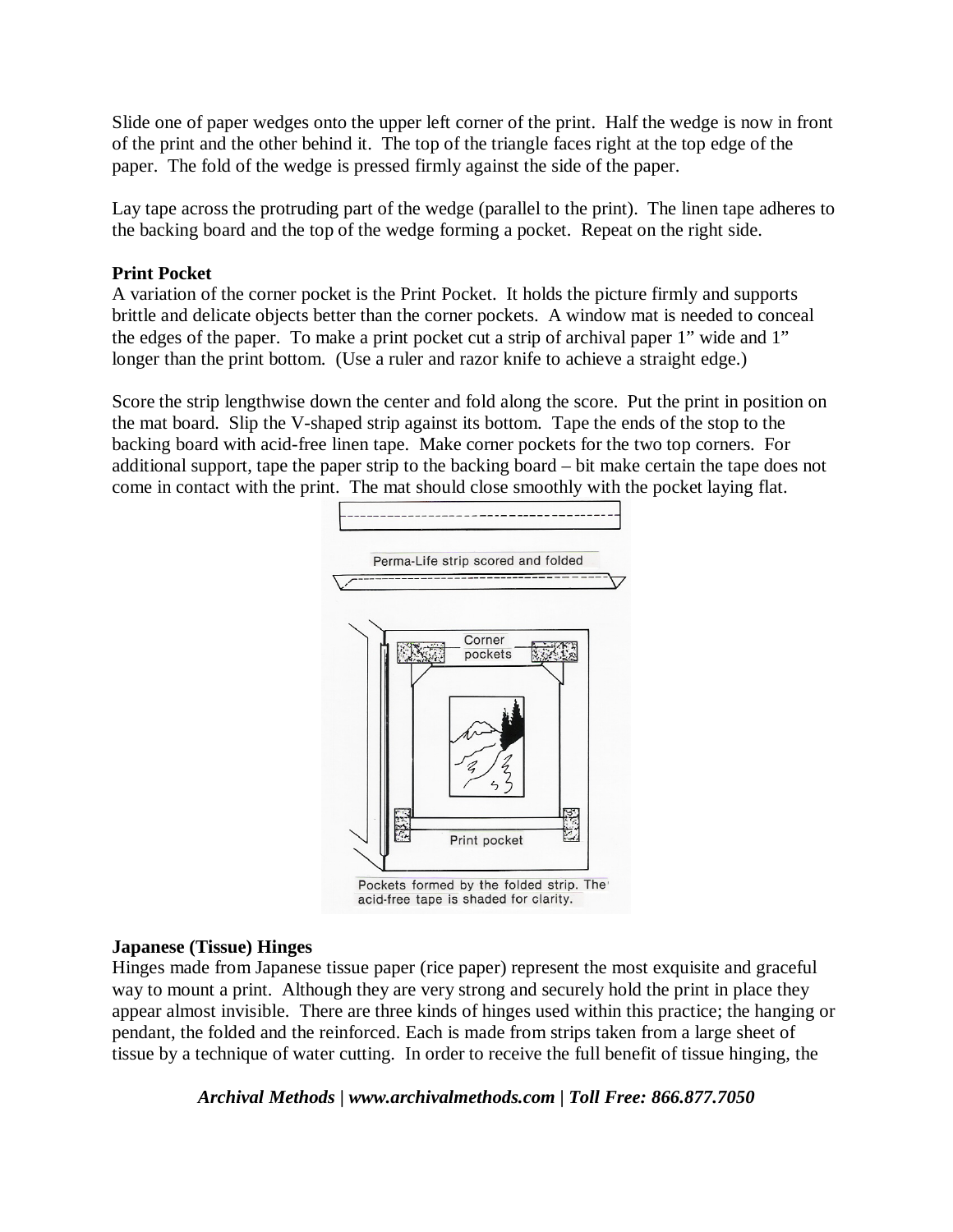paper must be water cut. (Supplies needed are listed below.)

#### *Water Cutting*

Due to the long fibers in the Japanese tissue paper it can be water cut to produce feathered edges. These edges allow for the hinges to blend inconspicuously with the back of the print.

Hold the tissue up to a light. You will see grid lines, some more closely spaced and others that are right angles to them as well as widely spaced (chain lines). Very lightly mark a corner with an arrow to show the direction of the chain lines. Lay the straightedge near one edge of the tissue and parallel to the chain lines. Dip the cutting brush in water and draw it along the straightedge. This will weaken the paper. Run the bone knife or burnisher along the edge to make an impression. Hold the straightedge down firmly and pull the exposed strip back up and away from it to the side.

Discard this strip. Never use the edge of the sheet it can be as hard as a razor cut edge. Now look for the torn edge. You will see numerous tiny fibers along the edge, some longer than others. These give the hinge its feather. Move the straightedge about an inch to the side and repeat the process. Cut several strips (the first time) off this width for practice and save them for reinforcement strips.

Bow cut several strips for hinges. They should be between 3/8" and 1/2" wide. Repeat the same method to cut them down to desired length. Hinges usually are 1" long and reinforcements measure  $1-1/2$ " to 2" long. Discard scrap.<br>Step 1 and 2:



Water Cutting a Hinge

#### **Hanging (Pendant) Hinges**

The technique consists of a hanger strip and reinforcement. Use only when a window mat hides the print edges. Make sure the work area is clean and position the print on the backing board. Fix the print in place with positioning clips or weights. You do not want the print to move. Apply paste 1/3 the length of the hinge strip. Work on a small scrap of backing paper and do not get any paste on the other side. If you dip the brush in water firs, the paste flows more smoothly.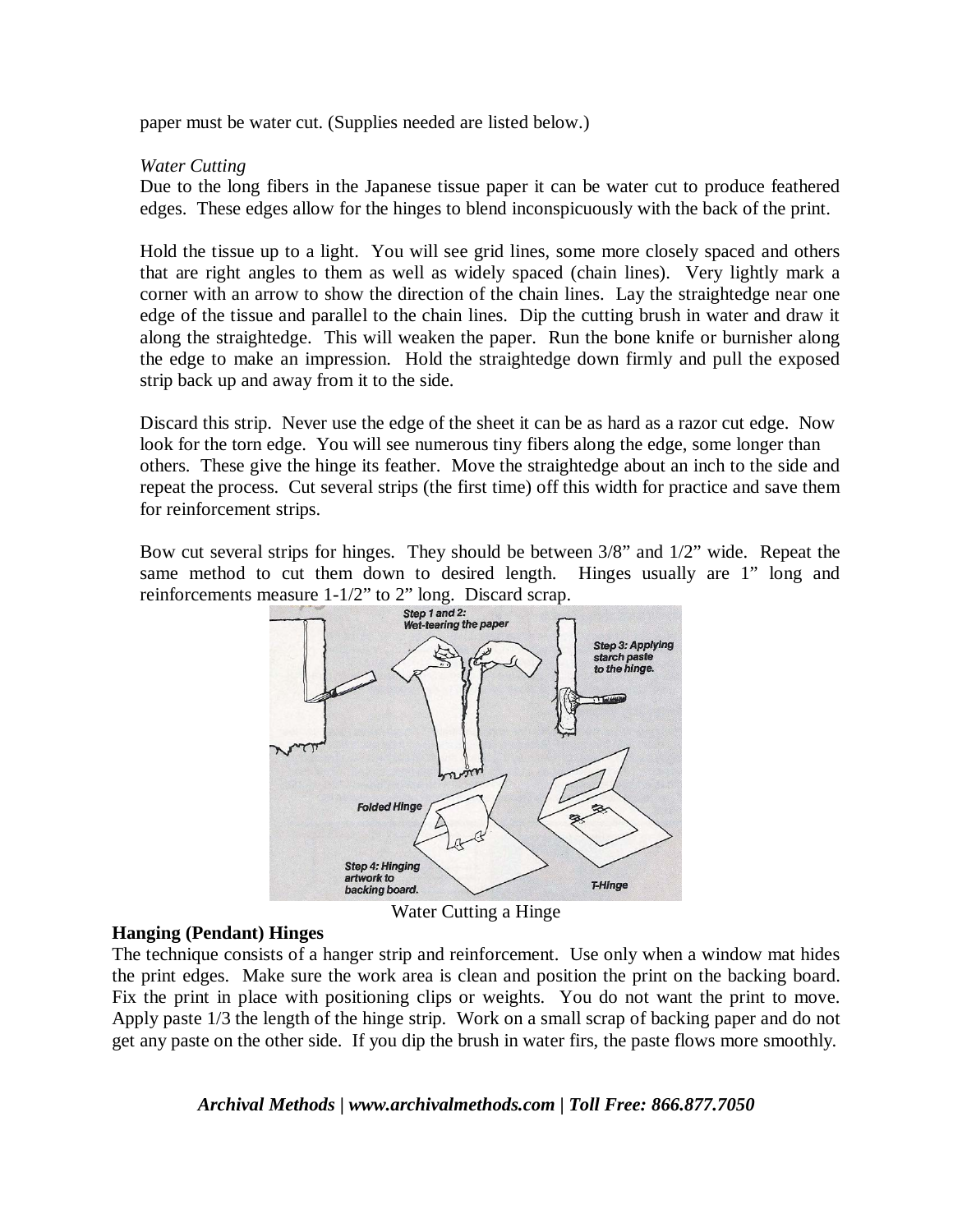Pick up the hinge with tweezers. Lift one corner of the print and attach the bottom 1/3 of the strip to the back. The side with the paste should be behind the print. Brush the paste the length of the reinforcement strip. Using the tweezers, lift the protruding 2/3 of the hanger strip and brush paste on the back. Smooth it onto the backing board with the other flat brush. Pick up the reinforcement and put it on the top of the protruding hanger, parallel to the top of the print but 1/8" away so in the future the print can be lifted for examination. Smooth down.

Slide a small square of Mylar behind the print, in back of where the hinge is adhered. This will protect the backing board from moisture and ensures the paste will not stick the print and board together. Allow the hinge to dry under pressure (weight or clip) for best results. Repeat the same procedure for next hinge. A few things to remember; it is better to apply to little paste than too much, thin layers adhere better and run a lesser risk of smearing and - mistakes happen. Do not panic – hinges can be removed. Also, larger prints may require 3 or more hinges, it is best to place the first hinge in the center.



# **Folded Hinges**

These look similar to the glassine hinges stamp collectors use. They do not show from the front and are suitable for floating a print inside a window. Position the print on the back board and weight it. Fold and crease a hinge strop 1/3 of the way down is length. Put the dry hinge in place behind the print. The longer section goes against the back board and fold goes flush with the top of the print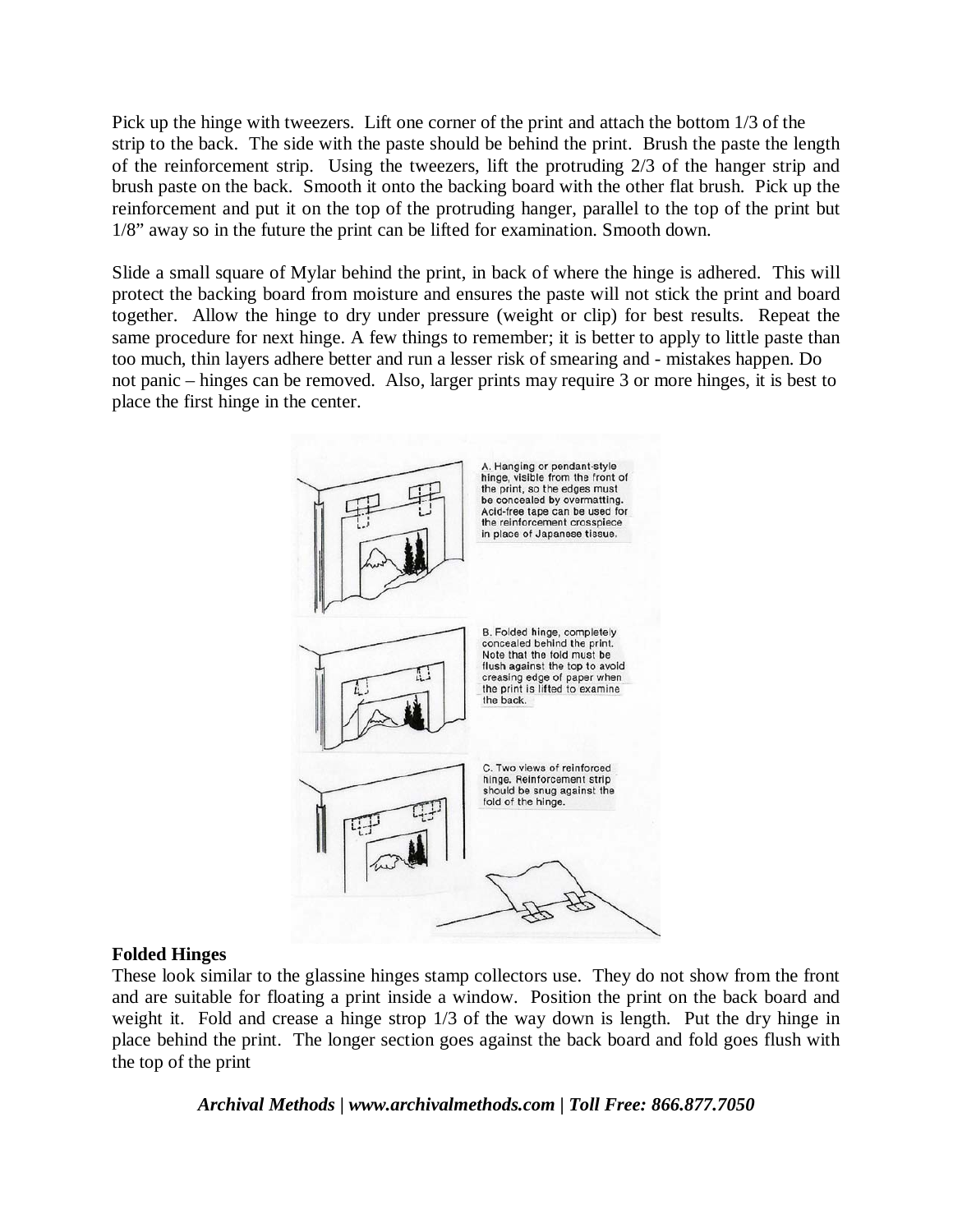Lightly mark (with a pencil) the location of the bottom of the longer strip on the backing board. Take the hinge and brush the paste onto the front and back without getting any inside the fold. Using tweezers pick up the hinge and lift the corner of the print positioning the hinge using the pencil mark as a guide. Smooth down. Slide the blotter into the fold and apply pressure as it dries. Repeat the same steps for the remaining hinges. As a general rule these hinges are used only on the top of the print.

# **Reinforced Hinges**

This hinge is simply a folded hinge with a reinforcement strip added inside the fold and parallel to the crease for strength. Do not use linen tape as a substitute for the tissue as a reinforcement its thickness will cause an impression to appear on the print. These hinges can not be seen while the print is in a mat.

To make the hinge, apply the folded hinge as before and allow it to dry. Then lift the print and apply the reinforcement strip. Do not place on print; attach it to the backing board at right angels to the hinge. For maximum strength, make sure the edge firs snugly against the fold. Let the reinforcement dry under a blotter.

# **Removing Japanese Hinge Tissue**

The process of removing Japanese hinge tissue is not difficult if done properly. For example; if we are going to change the mat on a hinged print, we would want to follow the steps outlined below.

- 1) Open the mat and lay a sheet of paper bigger than the print next to it.
- 2) Cut the hinge.
	- a. Hanging Hinge hold the print down with one hand and slice through the tissue above the edge of the print.
	- b. Folded Hinge & Reinforced Hinge slide the knife behind the print and cut up through the fold.
- 3) Lay the print face down on the paper. (Practice by removing small remnants from the back board of the mat.)
- 4) Use a brush dipped in water to moisten the adhesive. Make sure water stays on the tissue only. Let it soak for a few minutes.
- 5) Gently pull up the corner of tissue. Pull down slowly toward the center of the hinge.
- 6) Pluck the remaining fibers with tweezers.
- 7) Repeat process with remnants of the hinge on the back of the print.

If you encounter any adhesive remains after the hinges come off, try these tips.

- 1) Test a small area of the back of the print to make sure it will not water stain.
- 2) If it doesn't, proceed to step 3. If it does, end the removal process.
- 3) Put a lightly dampened piece of blotter over the adhesive stain and touch it gently with a hot tacking iron. The steam will soften the adhesive.
- 4) Moisten the blotter with a brush to cool it and gently peel it away from the print back.
- 5) Scrape, gently, the adhesive with a knife removing a little at a time.
- 6) Do not chafe the paper surface.
- 7) Repeat until no adhesive remains.